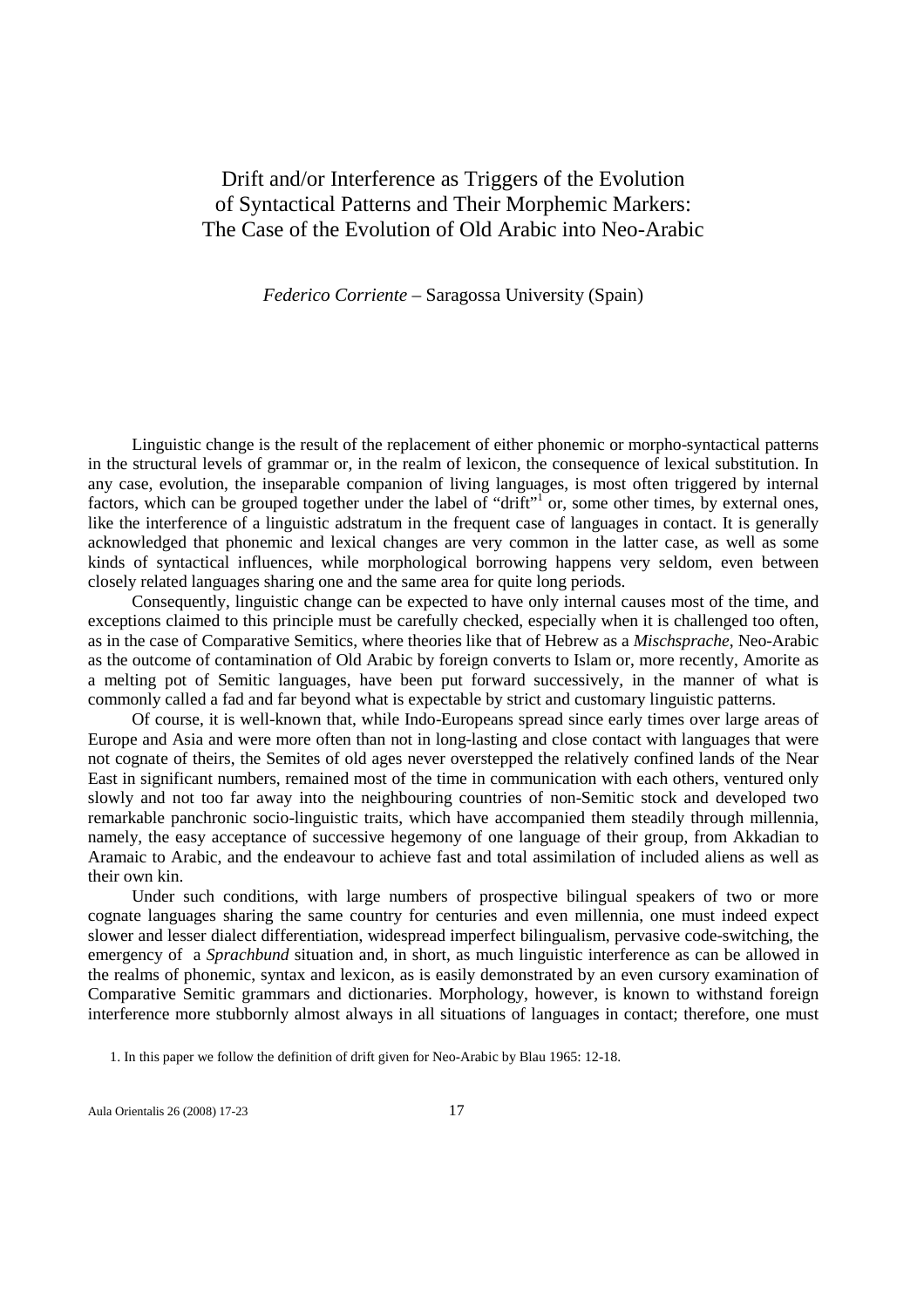scrutinize every particular alleged case of the kind between Semitic languages. As a sample case, we mean to survey the rather abrupt evolution from Old Arabic to Neo-Arabic, traditionally attributed by both native and foreign scholars to the disruptive agency of the *muwallad*s or fast Arabicized inhabitants of the Muslim Empire, who at first were by and large a majority of former speakers of Aramaic<sup>2</sup>. Incidentally and not surprisingly, morphology is closely knitted into the syntactical categories meant by its markers, which means that not only morphological features tend to exhibit a lower rate of replacement than in the case of phonological traits and lexical items, but also that the syntactical patterns connected with those synthetic features will have a higher life expectancy than phrase types merely using analytical markers, such as word order or functionals.

Our method will be to survey the main morpho-syntactical features differentiating Old Arabic from Neo-Arabic, according to Fischer & Jastrow (1980: 39-48, 61, 70-74 and 97-100), i.e., noun declension, dual and mood marking, congruence, numerals and verbal measures and voices, looking for the most likely reason of the corresponding shifts in those realms, whether triggered by drift or interference of the linguistic substratum, in order to gauge the relative impact of both factors in the evolution of the best known Semitic tongue.

1) Noun declension: as it was abandoned by every Semitic tongue which lived long enough to see the total forsaking of a low-yielding synthetic device with only three cases at most<sup>3</sup>, marked by short vocalic suffixes, one could simply assume that this was also the case of Arabic in which, besides, the early and regular decay of final vowels in pause positions further decreased that scarce functional yield<sup>4</sup>. However, the fact that some Bedouins kept the Old Arabic noun declension system alive until the  $10<sup>th</sup>$ century<sup>5</sup>, while the bilingual populations of Syria and Iraq had lost it before the rise of Islam, suggests that

2. Perhaps the best extant account of scholarly positions on this thorny issue is Blau 1977, where he sticks to his hypothesis of a post-Islamic emergency of the Neo-Arabic type, but allows "the possibility of the emergence of the Neoarabic linguistic type before Islam with tribes that did not partake in the culture of Standard Arabic poetry", which is, in our view, an appropriate synthesis putting an end to the polite debate between both of us, in which the traditional ungranted thesis was confronted with a partial antithesis (Corriente 1971 and 1973-4). For there is no point in denying that the central core of Arab tribes which produced and enjoyed old poetry must have had Old Arabic as their native tongue, and that the lands in which Qur'an was first preached also partook of the same situation, even at the time when Neo-Arabic was surfacing to the North and South of those areas and only waiting for its chance to win the demographic battle in the aftermath of the upheaval caused by the Islamic expansion.

3. One could be led into confusion on this point by Diakonoff 1965: 58, where Old Akkadian is said to have preserved the most complete inventory of Proto-Semitic cases, with five items. In fact, the absolute form, marked with or  $\{\phi\}$  or  $\{-a\}$  is phonetically, not morpho-syntactically, conditioned, while the author himself acknowledges that "it is very difficult to say anything definite of the Dative-Locative case". Short case inventories are inefficient and must be supplemented with analytical devices which, in turn, make case marking irrelevant and dispensable (on this, see Corriente 1971: 44-50). But except when an adstratum is clearly at work (as in the case of Bulgarian, the only Slavonic language to have lost case marks), it is not easy to pinpoint the cause of the mergers or foretell the time when drift will begin acting and lopping off a more or less rich case inventory until its final and complete elimination: for a five or six case system it did happen soon enough in Latin, but only partially in Modern Greek until this day, and not at all, at least yet, in Slavonic, with the aforementioned exception. The drastic reduction to two and even total elimination of the case feature is also found in the four-case old Germanic declension. But one thing appears to be sure, namely, that very short inventories, i.e, two or three cases only, do not often hold on too long, like in the cases of Semitic languages and Old French, while long inventories, like those of Finnish and Turkish, much more efficient and less dependant on auxiliary functionals, are more impervious to coalescence and reduction.

4. The role of pausal forms in the decay of Arabic noun inflection has always being considered crucial. By the mere principle of least effort, when each of the members of a paradigm can be used with or without a given additional suffix, this is analysed as devoid of any function, a mere phonetic appendix and is finally dispensed with, so that the whole paradigm disappears from the morphemic inventory of the language.

5. See Corriente (1986: 66, fn. 3). As we say in a forthcoming paper, the famous papyrus unearthed by Violet 1901 in the Umayyad Mosque of Damascus, dated from the end of the  $8<sup>th</sup>$  century and already drawn up in Neo-Arabic but for a few residual Old Arabic features, may be considered the birth certificate of Neo-Arabic, although issued a couple of centuries after the birth date.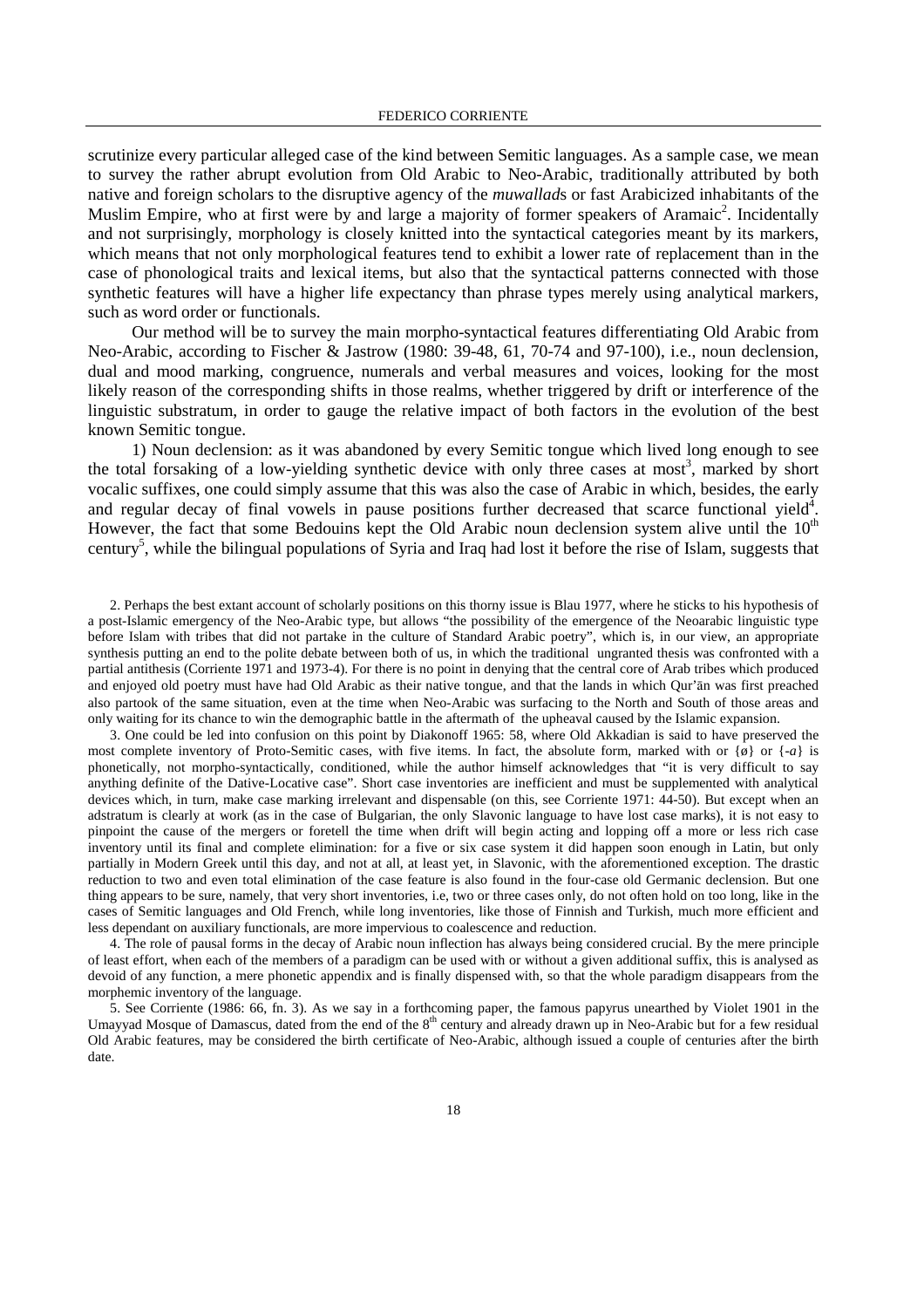## DRIFT AND/OR INTERFERENCE AS TRIGGERS OF THE EVOLUTION OF SYNTACTICAL PATTERNS

Aramaic interference may have accelerated this process among the so-called *anbāt*, i.e., Arabs who had settled in those areas some centuries before Islam. Most likely the same situation may be posited also for the Arabs of Southern origin, wherever their abode was, on account of the doubts existing about the vitality of noun declension in Epigraphic South Arabian<sup>6</sup>, underscored by its total disappearance in Modern South Arabian<sup>7</sup> and its peculiar status in  $\text{Ga}^c$  az<sup>8</sup>. In other words, drift would have been sufficient to bring about the loss of noun declension in the evolution from Old Arabic to Neo-Arabic, but it appears reasonable to also admit the corroborating effect of interference in the same areas that would be of paramount importance in the emergency and consolidation of the Neo-Arabic type<sup>9</sup>.

2) Dual marking: by forsaking the category of dual in verbs, pronouns and adjectives and allowing it only in more or less restricted classes of substantives, Neo-Arabic has reverted from the hypertrophic situation of Old Arabic to the standards of Semitic. As morphological hypertrophy is a hallmark of South Semitic<sup>10</sup>, in contrast with its Eastern and Northern branches, chances are that Neo-Arabic has been influenced in this matter by the Aramaic substratum of the bilingual *anbāt*, but again only as a corroborating factor, since dual marking is reputedly a "primitive" feature in regression everywhere.

3) Mood marking: Old Arabic had a seemingly well developed system of four moods (indicative, subjunctive, jussive and energic)<sup>11</sup> in the imperfective, marked by attached vocalic morphemes and the alternance of presence, absence and gemination of */n/*, while the rest of Southern Semitic exhibits a mere opposition between indicative and subjunctive (also a jussive), marked by stem alternance, in ways morphologically parallel to the Accadian present and preterite<sup>12</sup>. As the mood ending system of Old Arabic is vaguely matched only by Ugaritic<sup>13</sup> alone among all Semitic languages, our impression is that Old Arabic had once again developed the morphosyntactic category of mood in its characteristic hypertrophic manner. The disappearance of these marks in Neo-Arabic can be attributed to their loss of

6. See Brockelmann (1908 I: 463). Bauer (1966: 61) vouchsafes its existence only for the oldest periods and, for younger Himiaritic, Belova (1996: 103-111) posits the reduction of the system to a minimal expression. Of course, we must agree with those who, from Goldziher to Behnstedt, have advised caution in wholesale accepting the native reports on the ethnical division of the Arabs, but solid linguistic evidence confirms its basic truth, with due allowance to exaggerations, mistakes and fabrications.

7. Jahn (1905: 69-70) underscores this fact for Mehri, while other researchers, like Johnstone 1975 do not even mention the case feature in their monographs.

8. Where it has been cut down to a two-case system of accusative and non-accusative, characteristic of the penultimate stage of many processes of loss of noun declension, which has been completed in Modern Ethiopic languages, but for marginal phenomena such as the reintroduction of an accusative mark in Amharic: see Cohen (1970: 81).

9. By saying this we do not have in mind just the impact of the *anbāt* in the emergency of Neo-Arabic, but also that of former speakers of South Arabian (the ubiquitous "Yemenites") in the differentiation of Western Arabic dialects, as outlined in some of our writings since Corriente 1989. We are aware of the strictures made to this hypothesis by our good friend and colleague Behnstedt 2004, who offers alternative explanations to the phenomena surveyed by us, but only to some of them, as he acknowledges in p. 342 that his purpose is "einige dieser Übereinstimmungen ablehen bzw. relativieren". Which, of course, may be in place and, coming from an expert like him, must be thanked for, as any other effort to improve our present state of knowledge of the beginnings of Arabic dialectology.

10. As witnessed to by Modern South Arabian, where dual has been introduced even in the first person of verbs (see Johnstone 1975: 15) which, as the author reminds us, has only heretofore been recorded for Ugaritic.

11. However, as the selection of mood is often conditioned by the appearance in the context of some functionals or syntactical sequences, and not merely by the corresponding logical categories, their true functional yield is rather low, it being frequent to have indicative for a clearly subjunctive nuance (e.g.,  $m\bar{a}$  ra'aytuhū yaktubu "I did not think that he would write"), or the other way around (e.g., *lan yaktuba* "he will not write"); the same happens with the opposition between indicative and jussive moods (e.g., *yajlisu <sup>c</sup>Amrun … wayan*§*arifu b*¿*qi lmu*\*ann*∞*n* "let <sup>c</sup>A. sit down and the other singers go away", from Corriente [1975: 51], where the vocalization must be corrected as done here, vs. *lam yaktub* "he did not write").

12. Which has been often claimed as proof of a particularly close kinship between Akkadian and peripheral South Semitic (excluding Arabic), in spite of Rundgren's warnings and precisions about the exact reach of that outer similarity (see also Corriente [2003: 191]).

13. See Gordon (1965: 71-73).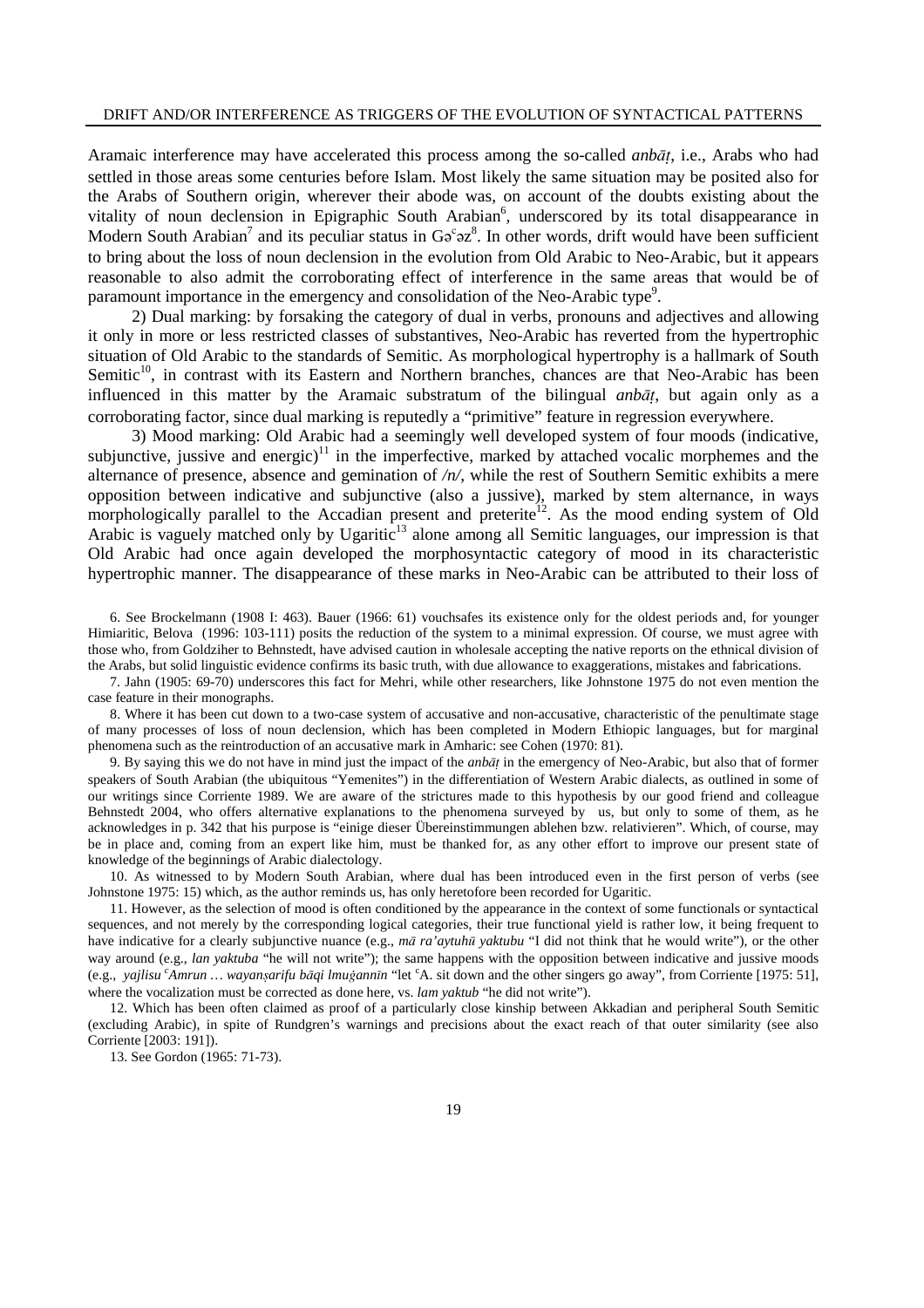any residual functional yield in pausal forms, where short final vowels were necessarily dropped, as well as to the cooperation of the Aramaic substratum<sup>14</sup>. However, most dialects could not do without at least a minimal opposition between subjunctive and indicative imperfective, the latter being often marked through analytical means, such as particles, verbs, or what remains of them through tear and wear upon becoming particles<sup>15</sup>, a system not alien to Aramaic either.

4) Congruence: Old Arabic practised an odd kind of congruence, which is not totally what linguistics call natural. i.e., solely hinging upon the concepts of gender and number. Instead, it still partially reflects a primitive stage of Afrasian languages, in which noun classes overlapped those two concepts<sup>16</sup> in intricate ways not altogether disentangled by contemporary linguists, in spite of enlightening comparison with the situation in Hamitic and Bantu languages. In any case, that is the reason beyond the peculiar agreement in Old Arabic between irrational plural nouns with feminine singular (more seldom plural) adjectives and verbs (e.g., *camal-un șālih* "a pious deed" but *a*<sup>c</sup>māl-un *șālih-at-un* "pious deeds", also *șālih-āt-un*, while rational plural nouns, whether masculine or feminine, agree with plural masculine or feminine adjectives and verbs in what we call a natural way (e.g., *muslim-un salihun* "a pious Muslim", *muslim-*´*na* §¿*li*ú*-*´*na* "pious Muslims", *muslim-at-un* §¿*li*ú*-at-un* "a pious Muslim woman", *muslim-*¿*t-un*  §¿*li*ú*-*¿*t-un* "pious Muslim women")<sup>17</sup>. Native grammarians tell us that many Arabs only knew the totally natural agreement familiar to us, called by them *lugatu akalūni lbarāg*it,<sup>18</sup> as reported by the father of Arabic grammar, Alxalīl b. Ahmad, in all types of Old Arabic, including poetry and Qur'ān, which put purists to the difficult ask of explaining this anomaly<sup>19</sup>. As for Neo-Arabic, and in the lack of a detailed comparative survey of this matter taking into consideration every dialect or at least a large enough sample of them, it could be said that natural agreement is the rule, with frequent exceptions due to survival or the interference of the old or high registers, in a wide range from zero, in the extreme case of Maltese, early rid from that interference, up to nearly optional agreement in feminine singular of irrational plurals in both Eastern and Western dialects<sup>20</sup>. All in all, though not thoroughly rejecting the possible effect of

14. This, however, cannot have affected the merger of moods in persons marked by the presence or absence of a final */n/*, i.e., 2<sup>nd</sup> feminine singular, duals and masculine plurals, as that consonant is always extant in Aramaic in those persons, while Neo-Arabic dialects exhibit a cleavage on this point, after the loss of mood marking, between two groups neatly differentiated by total phonetic preservation of that former mark (Eastern Arabia and Iraq) or its complete loss (all the others, according to Fischer & Jastrow [1980: 42]). In this instance, as in that of the survival in every younger phase of Semitic languages of the oblique case in duals and masculine plurals, the explanation cannot lie in the interference of the substrata, but in drift and arithmetical option, since oblique cases and moods are statistically more frequent that its counterparts and therefore likelier to win the upper hand in the fight for survival of indifferent doublets.

15. See Fischer & Jastrow (1980: 74-75).

16. See Brockelmann 1901 I: 404-405, Fleisch (1961: 312-338), Diakonoff (1965: 55-56) and Diakonoff (1988: 57-59).

17. Another striking congruence rule in Old Arabic, to be forsaken in Neo-Arabic, is the compulsory singular of verbs preceding their subjects, whether singular, dual or plural, which is a phenomenon of an entirely different nature, namely, a case of marking economy, comparable to the use of the singular with numbered items over ten, also found in Persian and Turkish with any numeral over one. Incidentally, the very restricted use of plural in numbered items from 3 to 10, coinciding with the so-called *pluralis paucitatis*, is again a remnant of a noun class system opposing countable = important vs. non-countable = non-important nouns, and so are the singulatives obtained with the feminine mark, the femine plural marking of diminutives, etc.

18. I.e., "the dialect of those who say *akalūni lbarāġī*", instead of *akalatnī* for "the fleas ate me", using the plural of the verb, not the 3<sup>rd</sup> person feminine singular, as demanded by the Classical Arabic standards. By the way, that shibboleth would have been completed by saying *akal*´*ni lbar*¿\∞¨*u lkib*¿*r* "big fleas ate me", instead of the standard *akalatni lbar*¿\∞¨*u lkab*∞*rah*.

19. See Corriente (1976: 75).

20. This would also be the case of the oldest Neo-Arabic dialect for which we have extensive records, i.e., Andalusi, according to Corriente (1977: 130), but the optionality appears to be general: cf. , for the Egyptian dialect, Mitchell (1956: 24, fn. 1), "the adjective accompanying plural nouns – other than those referring to human beings … - is almost always in the feminine singular", Baskinta (Lebanon), Abu-Haidar (1979: 124), "With plural substantives which do not refer to human beings the qualifying adjective is always feminine singular where the substantive is abstract, … Where the substantive is concrete the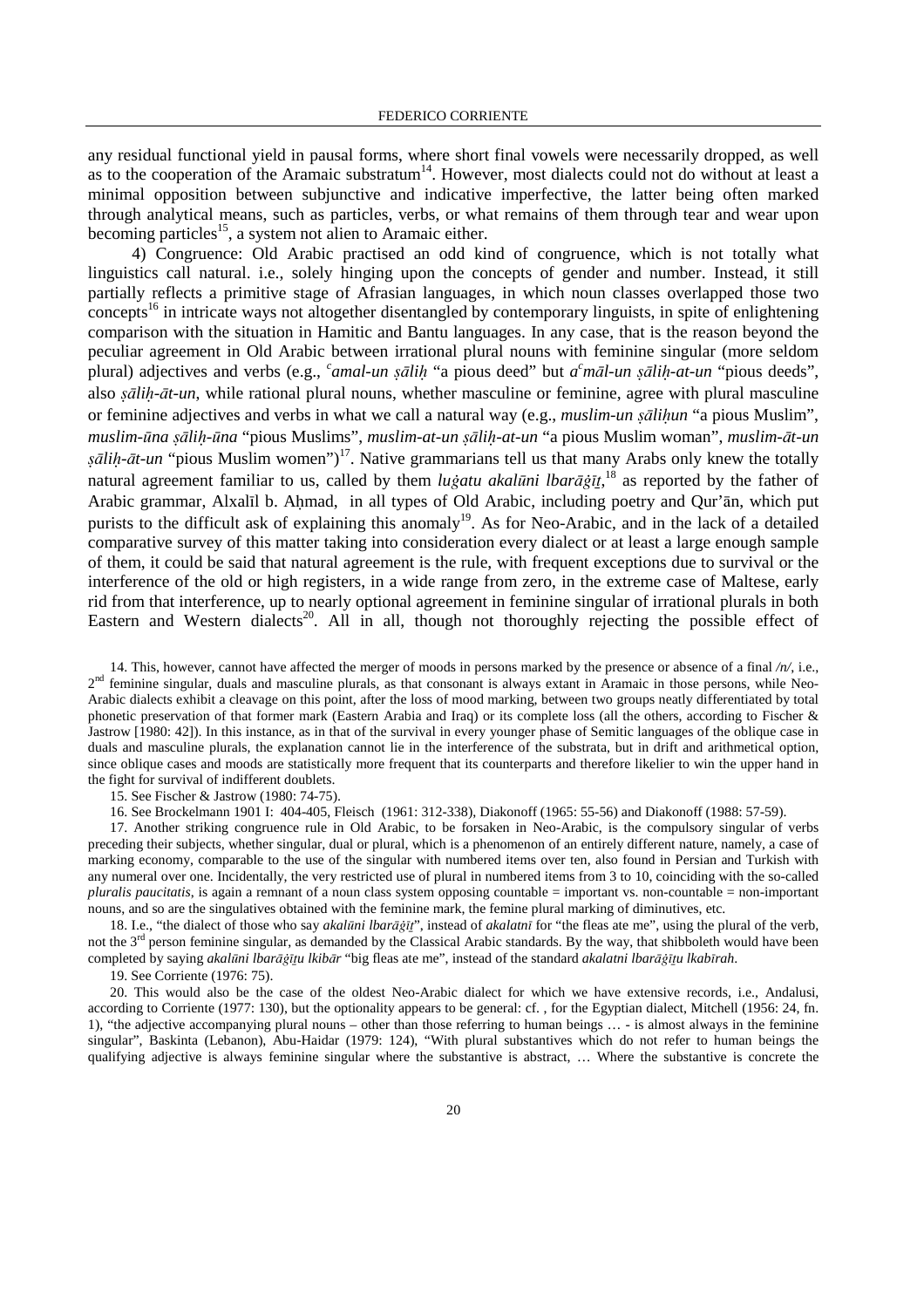interference on this particular issue, the strong shift towards natural agreement in Neo-Arabic appears to be mostly a matter of drift.

5) Numerals: the reassignment of the former shapes of the numerals from 3 to 10, marked for the two genders, to a new distribution, depending on whether or not the numbered item follows, has been pointed out as another hallmark of Neo-Arabic, although some dialects exhibit further deviations from that new distribution. The fact that this development has not taken place in the dialects of the Arabian Peninsula could give strength to the hypothesis of interference by a foreign substratum, which, however, cannot be Aramaic, being as it is akin on this point to Old Arabic<sup>21</sup>. In all likelihood only drift caused this phenomenon in a very weak point of the morphemic structure of Semitic grammar, in which the gender marks were used in a manner counter to their usual function, i.e.,  $\{-at\}$  for the masculine and  $\{\emptyset\}$  for the feminine. Linguistic usage chose to keep the old enumerating series with the feminine mark, while analogical evolution eliminated the anomalous gender distinction by coalescence into the unmarked form for numerals followed by numbered items.

6) Verbal measures and voices: the forsaking in Neo-Arabic of the least frequent old derived verbal patterns or measures<sup>22</sup> and of the internally marked non-agentive voice has long since been underscored, as well as the loss of the IV measure, except in the latter case for Eastern Bedouin dialects<sup>23</sup>. In this instance, the usual explanation for its decay has been the weakness of the phoneme */'/* as a mark which already in Old Arabic disappeared in the imperfectives<sup>24</sup>, which may be true, but only a part of the truth. As a matter of fact, the same kind of weak markedness, above all in the imperfectives, has not prevented the causative derived verbs from remaining alive and well in the Aramaic *ap c el* and even thriving in Southern Ethiopic<sup>25</sup>. In our view, the very instability of  $\frac{\partial}{\partial t}$  turned the vowel opposition into the most reliable mark of this category, so that when an evolution of the vowel system happened at some point in

qualifying adjective is usually plural ...", Christian Baghdadi, Abu-Haidar (1991: 102), "Broken plurals substantives, referring to animals and inanimate objects are frequently qualified by feminine singular adjectives", Gulf Arabic, Qafisheh (1977: 234), "Adjectives modifying non-human plural nouns are usually feminine singular, but may be plural; the latter form is not commonly used", Oman, Reinhardt 1894: 56-57, "Dem Gebrauch nach sind weiblich … d) Alle gebrochenen Plurale mit Ausnahme der lebende menschliche männliche Wesen bezeichnenden Haupwörter", Eastern Sudan, Reichmuth 1983: 200, "Typ 1. Zählkongruenz: bei adjektiven Plural Stämmen, soweit vorhanden, ansonsten Pl. m. für menschliche Maskulina, Pl. f. in allen anderen Fällen … Typ 2. Mengenkongruenz: Sg. f. in allen Fällen, genusunabhängig … Ansonsten kommen Typ 1 und Typ 2 nebeneinander vor.. ", Moroccan, Buret (1944: 80-81), "Vous trouverez souvent, dans les texts, des verbes, ou des adjectives, au feminine singulier se rapportant à des noms au pluriels. Dans certains cas cela était obligatoire en arabe classique. Aujourd' hui, dans certaines expressions, on emploie volontier le feminine singulier, mais il n' est pas incorrect d' employer le pluriel", the Algerian dialect, Tapiéro (1971: 42, fn. 1), "Un pluriel d' objects ou d' animaux … entraîne souvent un accord au f. sg.", Maghribian as a whole, Marçais (1977: 158), "la tendence dialectale générale consiste à faire l' accord au pluriel des verbes (adjectives et pronoms) qui se rapportent à des noms comportant l' idée manifeste de pluralité… Il est cependant courant, surtout dans les parlers bédouins et dans les parlers de l' Est maghrébin, de relever l' accord au feminine des verbes (adjectives et pronoms) se rapportant à des pluriels et collectifs", etc. Summarizing, as stated by Fischer & Jastrow (1980: 96), "Zum Plural von Sachbezeichnungen wird das Adjektiv in vielen Dialekten in femininen Singular gestellt. Jedoch gibt es andere Dialekte, in welchen auch in solchen Fällen der Plural des Adjektivs üblich ist. Nicht selten sind beide Möglichkeiten gegeben".

21. Lack of gender distinction in these numerals is characteristic of Greek and Persian, but neither of them was in a position as a substratum strong enough to force such a shift in Arabic grammar. The same can be said of Coptic which, however, has also a situation similar to that of Old Arabic in what concerns gender distinction of numerals.

22. I.e., from XII to XV, and IX-XI in many areas, for triconsonantic, and III and IV for quadriconsonantic roots. Their abandonment is a clear consequence of the trend towards reversion from hypertrophy characteristic of Neoarabic, as in the case of proliferation of the broken plural and *ma*§*dar* patterns, etc.

23. See Fischer & Jastrow (1980: 46).

24. Cf. Fischer & Jastrow (1980: 46): "Die erwähnte Schwäche des *'* hat in den meisten Dialekten zum Verlust des IV. Stamms 'af<sup>c</sup>ala geführt". Brockelmann (1901 I: 523) felt likewise when he wrote: "In den maġrib. Dialekten wird das Verschwinden des IV. Stammes noch durch den lautlichen Verlust des Kausativpräfixes begünstigt".

25. E.g., in Amharic *adäkkämä, annaggärä*, etc.: see Cohen (1950: 222-226 and table XXII).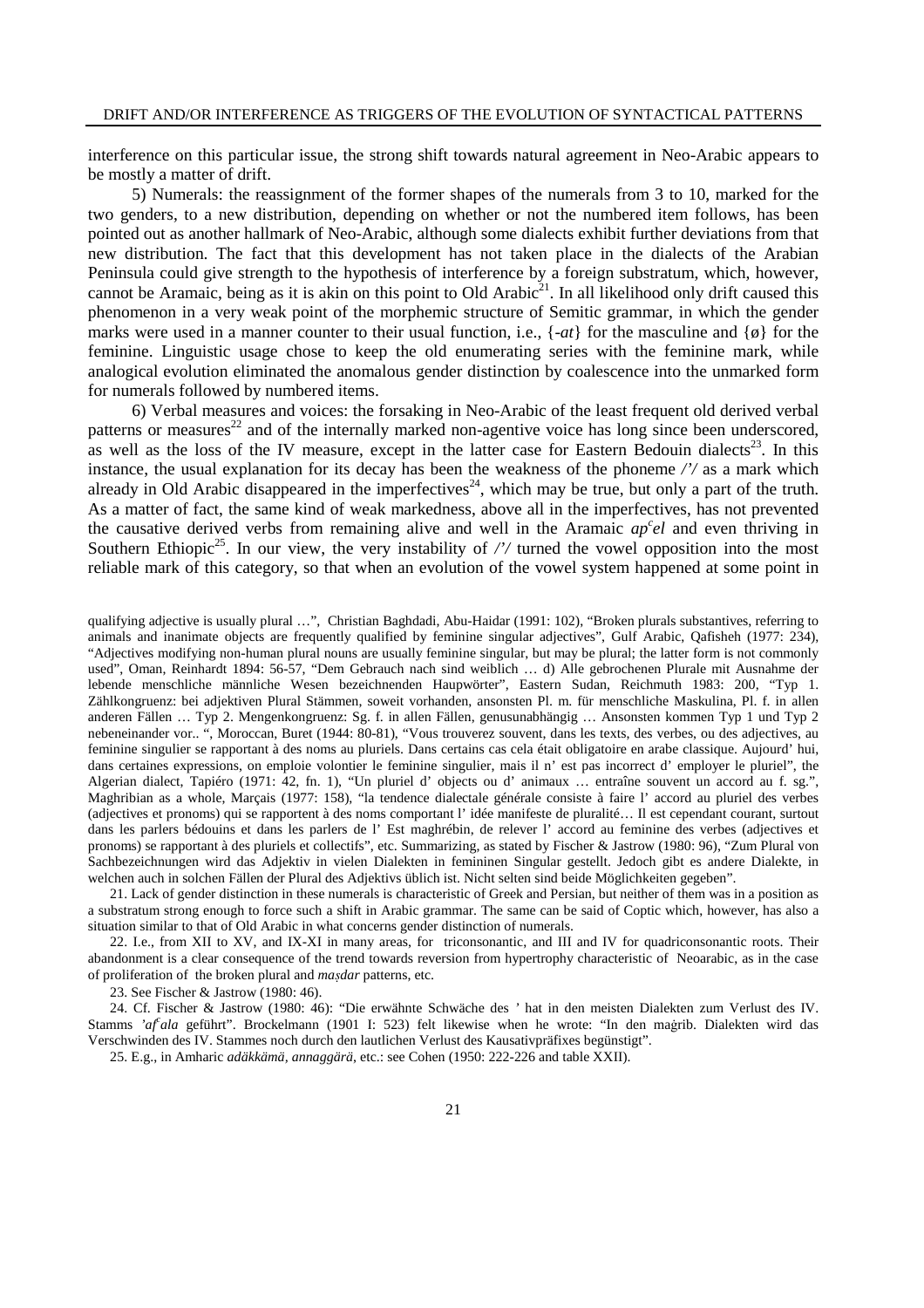Old Arabic the momentous distinction in the imperfective of many couples of verbs, intransitive I measures (e.g., *yaxruj* "he goes out") vs. transitive IV measures (e.g., *yaxrij* "he takes out") became threatened. Fischer & Jastrow (1980: 43-44) have signalled the weakening of the opposition between */i/* and /u/ in Neo-Arabic and pointedly suggested it as the reason for the disappearance of the internally marked non-agentive voice<sup>26</sup>; they could as well have extended this reasoning to the merger of I and IV measures.

Summing up: while foreign interference indeed appears to have acted as a corroborating factor, occasionally perhaps even a strong factor, in the evolution from Old Arabic to Neo-Arabic, drift has been most of the time the initial or even sometimes only motive of the most conspicuous changes that have taken place between both phases of this language. This said, our statement would not be complete without adding that, in our view, the two main exceptions to the overwhelming power of drift in those changes, are the important role of the *anbāt* in the emergence and consolidation of the common core of features of most modern Arabic dialects, and that of former speakers of South Arabian in the development of Western Arabic dialects.

## BIBLIOGRAPHY

Abu-Haidar, F. 1979. *A study of the spoken Arabic of Baskinta*, Leiden–London.

Abu-Haidar, F. 1991. *Christian Arabic of Baghdad*, Wiesbaden.

Bauer, G. 1966. *Jazyk yužnoaravijskoj pis' mennosti*, Moscow.

Behnstedt, P. 2004. "Bezüge zwischen maghrebinischen und jemenitischen Dialekten", *Jerusalem Studies in Arabic and Islam* 29:341-357.

Belova, A.G. 1996. *Xim'jaritskij jazyk. Areal'nye issledovanija k istorii arabskogo jazyka*, Moscow.

Belova, A.G. 1999. *O*ć*erki po istorii arabskogo yazyka*, Moscow.

- Blau, J. 1965. *The emergence and linguistic background of Judaeo-Arabic. A study of the origins of Middle Arabic*, Oxford.
- Blau, J. 1977. "The beginnings of the Arabic Diglossia: A Study of the Origins of Neo-Arabic", *Afroasiatic Linguistics* 4/41:1-28, rep. in *Studies in Middle Arabic and its Judaeo-Arabic variety*, Jerusalem, 1988:1-38.
- Brockelmann, C. 1908. *Grundriß der vergleichenden Grammatik der semitischen Sprachen*, Berlin (rep. Hildesheim, 1966).
- Buret, M.-T. 1944. *Cours gradué d' arabe marocain*, Casablanca.

Cohen, M. 1970. *Traité de langue amharique (Abyssinie)*, Paris.

- Corriente, F. 1971. "On the functional yield of some synthetic devices in Arabic and Semitic morphology", *Jewish Quarterly Review* 62:20-50.
- Corriente, F. 1973-4. "Again on the functional yield of some synthetic devices in Arabic and Semitic morphology", *Jewish Quarterly Review* 64:154-163.
- Corriente, F. 1975. "Marginalia on Arabic diglossia and evidence thereof in the Kitāb al-aġānī", *Journal of Semitic Studies* 20:38-61.

26. But the occasional lack of differentiation of the closed vowels in Semitic is much older, of course, and obeys to an array of causes (see Belova 1999: 36-40). Even leaving aside the possibility of eventual preservation of a Proto-Semitic two-vowel system (suggested by Diakonoff, Militarev, Porkhomovskiy and others), certain "minor" alterations of phonemic elements, like increasing or decreasing strength of the tendency of vowel harmony, or changes in the nature of emphasis from glottalization towards velarization or pharyngealization, which immediately becomes a suprasegmental affecting the whole lexical unit, may play havoc with a rather poor vowel inventory and destroy morphological oppositions merely based upon it.